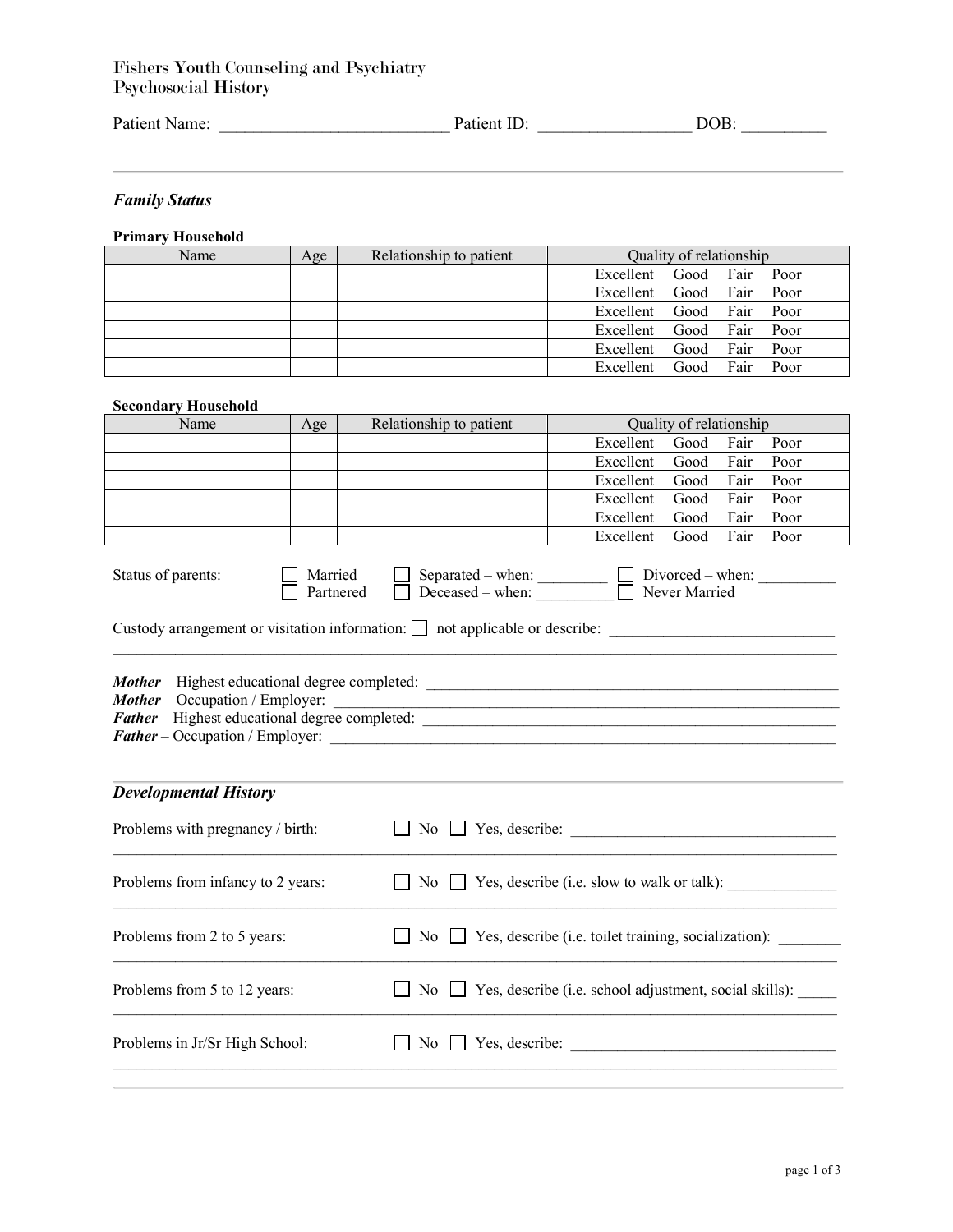# Fishers Youth Counseling and Psychiatry Psychosocial History

| <b>Medical History</b>                                                                                                                           |                                                                                                         |                                                                                                                                                                            |                                                                                                                 |  |  |
|--------------------------------------------------------------------------------------------------------------------------------------------------|---------------------------------------------------------------------------------------------------------|----------------------------------------------------------------------------------------------------------------------------------------------------------------------------|-----------------------------------------------------------------------------------------------------------------|--|--|
|                                                                                                                                                  |                                                                                                         |                                                                                                                                                                            |                                                                                                                 |  |  |
|                                                                                                                                                  |                                                                                                         |                                                                                                                                                                            |                                                                                                                 |  |  |
|                                                                                                                                                  |                                                                                                         |                                                                                                                                                                            | History of chronic conditions (i.e. asthma, diabetes):  No  No  Yes, describe:  No  Yes, describe:              |  |  |
| <b>Current Medication</b>                                                                                                                        | Dose                                                                                                    | Prescribing Physician                                                                                                                                                      | Prescribed for Management of                                                                                    |  |  |
|                                                                                                                                                  |                                                                                                         |                                                                                                                                                                            |                                                                                                                 |  |  |
| Allergies: $\Box$ No                                                                                                                             |                                                                                                         |                                                                                                                                                                            |                                                                                                                 |  |  |
| <b>Mental Health History</b>                                                                                                                     |                                                                                                         |                                                                                                                                                                            | Has the patient been previously diagnosed with a mental health condition: $\Box$ No $\Box$ Yes, please explain: |  |  |
| Past Treatment History                                                                                                                           |                                                                                                         |                                                                                                                                                                            |                                                                                                                 |  |  |
|                                                                                                                                                  | Name of provider / facility<br>Frequency<br>Issue Addressed<br>$Date(s)$ seen<br>(i.e. weekly, monthly) |                                                                                                                                                                            |                                                                                                                 |  |  |
|                                                                                                                                                  |                                                                                                         |                                                                                                                                                                            |                                                                                                                 |  |  |
|                                                                                                                                                  |                                                                                                         |                                                                                                                                                                            |                                                                                                                 |  |  |
| Has the patient previously been prescribed medication for the management of a mental health condition:<br>N <sub>0</sub><br>Yes, please explain: |                                                                                                         |                                                                                                                                                                            |                                                                                                                 |  |  |
|                                                                                                                                                  |                                                                                                         | Family members or relatives who have suffered from mood disorders, depression, anxiety, thought disorders,<br>alcohol / substance abuse (please explain and give details): |                                                                                                                 |  |  |
|                                                                                                                                                  |                                                                                                         |                                                                                                                                                                            |                                                                                                                 |  |  |
|                                                                                                                                                  |                                                                                                         |                                                                                                                                                                            |                                                                                                                 |  |  |
| <b>Legal History</b> $\Box$ Not Applicable                                                                                                       |                                                                                                         |                                                                                                                                                                            |                                                                                                                 |  |  |
| <b>Charges or Arrests</b><br>Date<br>Outcome                                                                                                     |                                                                                                         |                                                                                                                                                                            |                                                                                                                 |  |  |
|                                                                                                                                                  |                                                                                                         |                                                                                                                                                                            |                                                                                                                 |  |  |
|                                                                                                                                                  |                                                                                                         |                                                                                                                                                                            |                                                                                                                 |  |  |
| Probation Officer: $\Box$ No $\Box$ Yes, Name and contact information:<br>Other legal issues (including important family history):               |                                                                                                         |                                                                                                                                                                            |                                                                                                                 |  |  |

 $\_$  ,  $\_$  ,  $\_$  ,  $\_$  ,  $\_$  ,  $\_$  ,  $\_$  ,  $\_$  ,  $\_$  ,  $\_$  ,  $\_$  ,  $\_$  ,  $\_$  ,  $\_$  ,  $\_$